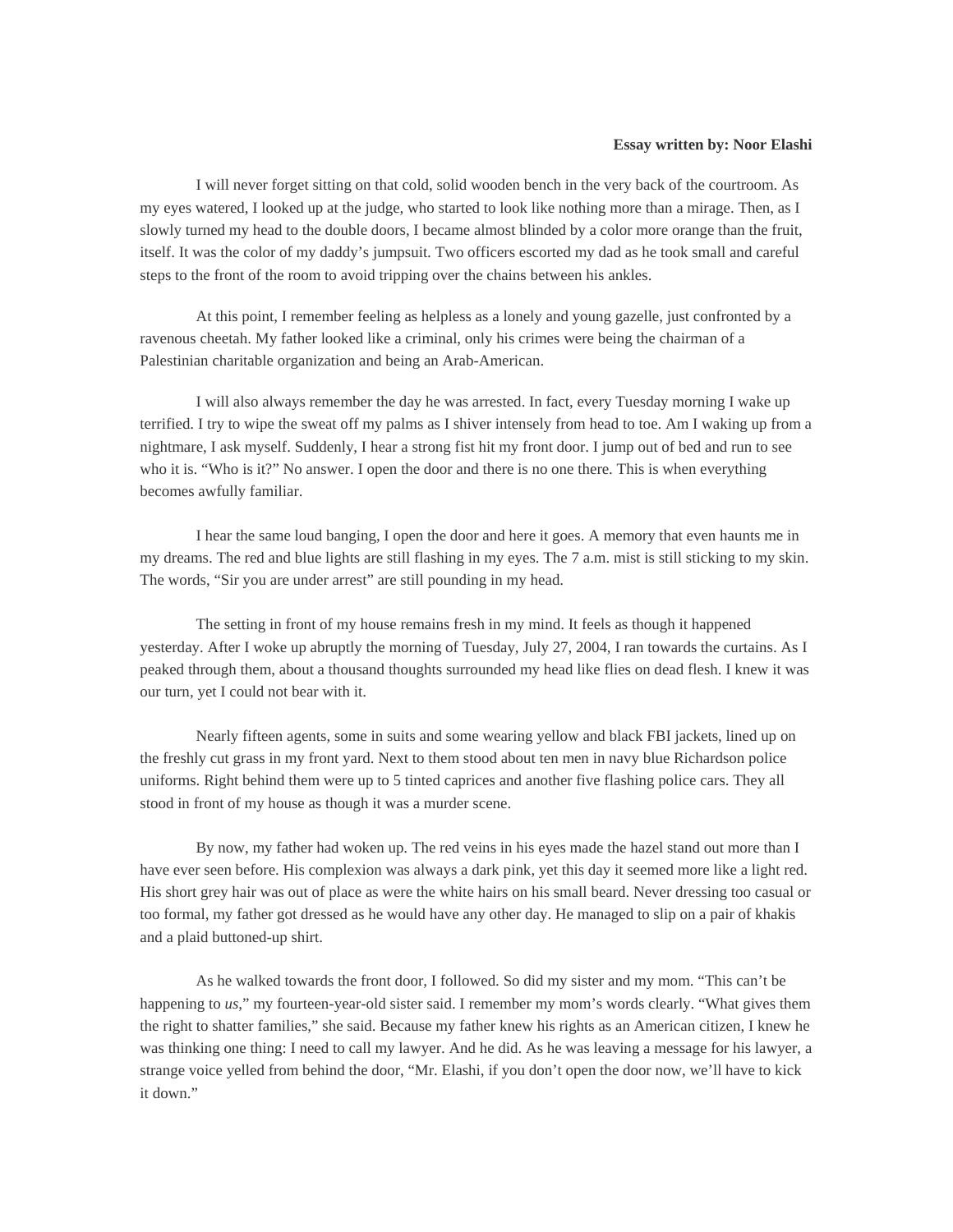This moment remains most vivid in my memory. As he was unlocking the door, three agents slammed it open. Then, another agent grabbed my dad's arms and twisted them behind his back as if he was trying to escape.

As I was growing up, my dad has shown my family and I nothing more than protection and kindness. He has worked day and night to support us. He has always taken time out from his mornings to cook breakfast for my siblings. He has also taken time out from his afternoons to pick up my brothers and sisters from school, and at night he has always made sure to tuck my siblings in bed.

My dad—oldest of six—was born in Palestine in 1953. He, along with his parents and siblings, was forced to move out of his house due to Israeli occupation in 1967. They left their country and migrated to the United States for the reason that most people do: to enjoy a better life. It was nearly 27 years ago that my dad's airplane touched American soil. Soon afterwards, in 1982, he graduated with a Master's of Science in Accounting from the University of Miami and got married. He and his brothers began their own family business and each had their growing families.

As some agents took him to the car, others blocked our front door. I tried to follow my dad because I guess I thought I could somehow help him. But then I was confronted with reality when an agent stopped me. "You're not allowed out of your house now," he told me. I could not believe what I was hearing. I was restricted to stand in front of my own front door. I stared into the agents' eyes for nearly 10 seconds and then ran after my dad. This time, he did not stop me.

I ran several steps, then stopped. Suddenly, I felt as though my body had frozen. I was trying not to let it sink in so fast. My eyes watered as I stared at my dad being taken. Then our eyes met. He managed to stop to say these few words of hope, "It's okay hun, keep your head up high because your father did nothing wrong." And then he was in the car. I ran back into the house and stared out the window. I watched every last agent and officer fasten their seatbelts and drive off oh-so-proudly as if they had just solved an unsolved mystery.

My dad stayed in jail for 10 miserable days after which he was released under the conditions of house arrest. This was actually the second time he was arrested. My dad, along with his four brothers, was arrested nearly two years before this one. The government's claim, in brief, was that my father and uncles "willfully" and "intentionally" shipped a printer to Lybia—a country that was on America's list of terrorists. This made them a big threat.

My father was released a week later. Unfortunately, however, he was the only one released. My uncles remain behind bars until this very day. They have been there for more than two years now. Twenty of those months, they have spent in solitary confinement. What is going on with them, everyday I wonder. Every now and then, I receive a lengthy letter of wisdom and optimism from one of my uncles. My day is brightened when I read inspirational words like "never be ashamed of your uncles and father, consider us as your heroes." And I do. I do because they struggle day and night to live a life they don't deserve. Everyday, they are lined up for the morning inmate count with murderers, drug dealers and frauds.

 However, despite being categorized as criminals in prison, everyone has a high sense of respect for them. The guards and even the other inmates always tell my uncles not to loose faith. Every chance I